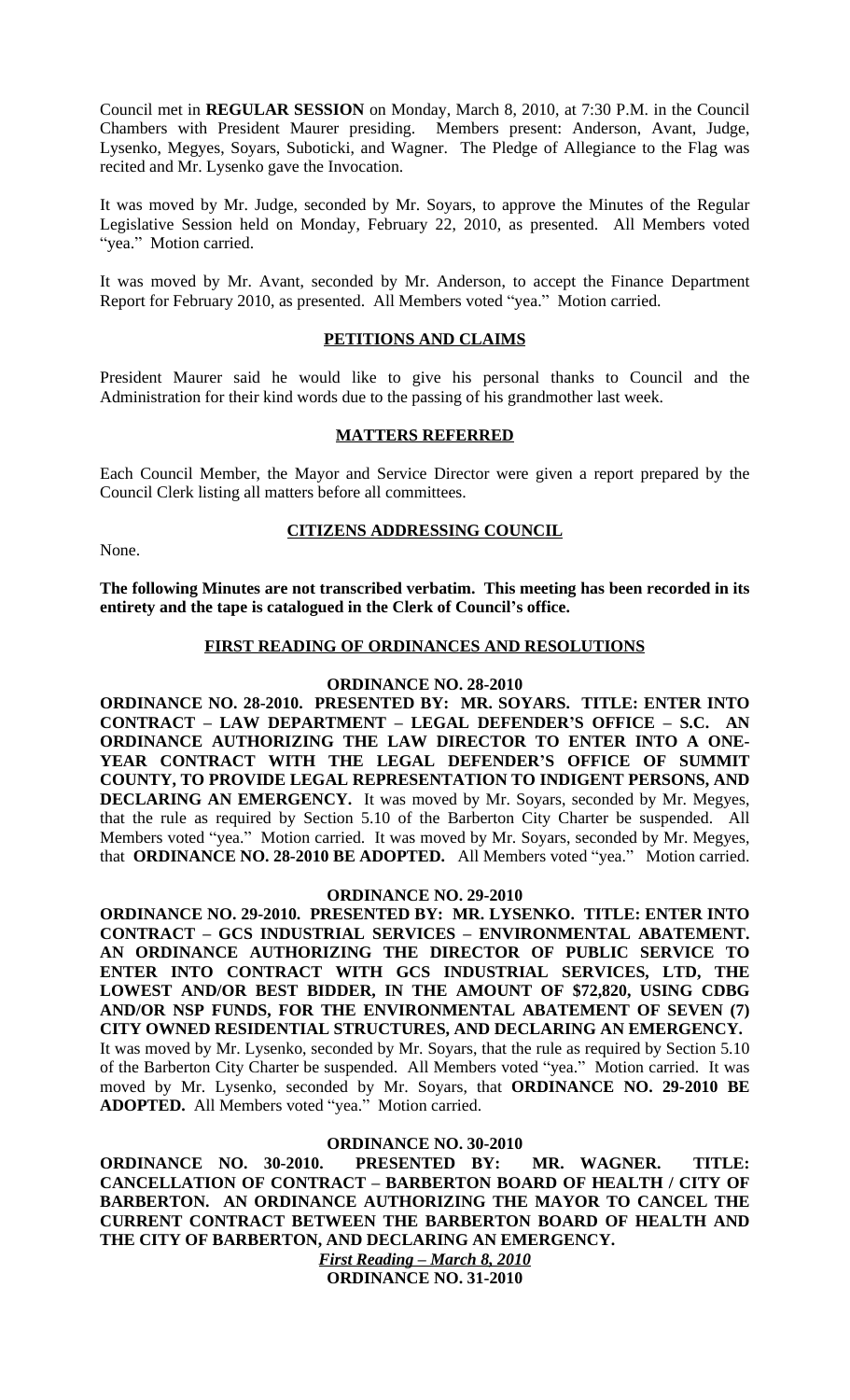**ORDINANCE NO. 31-2010. PRESENTED BY: MR. AVANT. TITLE: AUTHORIZE PAYMENT - UTILITIES. AN ORDINANCE AUTHORIZING THE DIRECTOR OF FINANCE TO PAY AN INVOICE TO AGRI-SLUDGE, INC., IN THE AMOUNT OF \$12,740, FOR HAULING SERVICES DURING THE MONTH OF JANUARY, AND DECLARING AN EMERGENCY.** It was moved by Mr. Avant, seconded by Mr. Megyes, that the rule as required by Section 5.10 of the Barberton City Charter be suspended. All Members voted "yea." Motion carried. It was moved by Mr. Avant, seconded by Mr. Megyes, that **ORDINANCE NO. 31-2010 BE ADOPTED.** All Members voted "yea." Motion carried.

#### **ORDINANCE NO. 32-2010**

**ORDINANCE NO. 32-2010. PRESENTED BY: MR. AVANT. TITLE: AMENDING THE CODE OF REGULATIONS OF THE BARBERTON COMMUNITY FOUNDATION. AN ORDINANCE AMENDING ARTICLE III, SECTIONS 1 AND 2, OF THE CODE OF REGULATIONS OF THE BARBERTON COMMUNITY FOUNDATION BY ADDING TO THE BOARD OF DIRECTORS AN EX-OFFICIO DIRECTOR, APPOINTED BY THE BARBERTON SCHOOL BOARD, TO ENSURE THE MAJORITY OF THE MEMBERS OF THE FOUNDATION'S BOARD OF DIRECTORS ARE APPOINTED BY SUPPORTING ORGANIZATIONS, AND DECLARING AN EMERGENCY.** It was moved by Mr. Avant, seconded by Mr. Anderson, that the rule as required by Section 5.10 of the Barberton City Charter be suspended. All Members voted "yea." Motion carried. It was moved by Mr. Avant, seconded by Mr. Anderson, that **ORDINANCE NO. 32-2010 BE ADOPTED.** All Members voted "yea." Motion carried.

### **SECOND READING OF ORDINANCES AND RESOLUTIONS**

None.

## **THIRD READING OF ORDINANCES AND RESOLUTIONS**

None.

### **APPOINTMENTS**

## BARBERTON COMMUNITY FOUNDATION – BOARD OF DIRECTORS - three-year terms

## **Phil Canfora Melissa Macko Kim Morgan Richard Wiley Ryan Pendleton**

President Maurer said this slate of candidates has been submitted for City Council approval. He said he and Mayor Genet have worked with everyone except for Mr. Pendleton, and they are all, in his opinion, outstanding people with outstanding character and ability. He said he knows Mr. Pendleton from other issues, and he, too, is an outstanding choice. He said he gives them all his recommendation. Mr. Suboticki said he asked about possibly voting on these candidates individually, but he was told by Mr. Flickinger that it was not possible due to something passed back in 2004. Mr. Flickinger, Finance Director, said that relates to the issue with changing the Code, initiated from a problem in 2004 when we changed the way appointments were approved by City Council to avoid problems with the State Auditor's Office. He said at that time, the Law Director stated they would be approved in total. Mr. Suboticki said he probably would not have voted for one of the individuals on this list, but he will not hold up the appointments of all these people due to the fact that we are voting on them as a group. He said, however, going forward, he hoped not only the Foundation, but the City, would be a little more careful in the way we present ourselves to the public. He said there has been a lot of controversy over the Bodnar nomination … how much money he was going to be given. Mr. Suboticki said he is not saying Mr. Bodnar is not worth that much, but given the circumstances that the City finds itself in and the Foundation not giving out grants, he feels that it was a bit imprudent to put that big of an advance on his salary. He said going forward he hopes that we look at that more closely. Mr. Lysenko said he agrees with Mr. Suboticki and he will vote to approve all of these people, especially keeping in mind they are volunteering on this Board and have done so for quite a while. He said regarding the ordinance passed tonight, he asked if that would affect the appointments now or if anything was going to have to be done differently at a later date. President Maurer said he did not know of any conflicts and he called on Mr. Harnden, Interim Executive Director of the Barberton Community Foundation, to answer. Mr. Harnden said since Council passed the previous ordinance, in his opinion, those four individuals will be approved by City Council; they will be part of the five. He said we will be in good shape because individuals have been formally approved by City Council prior to 2004.